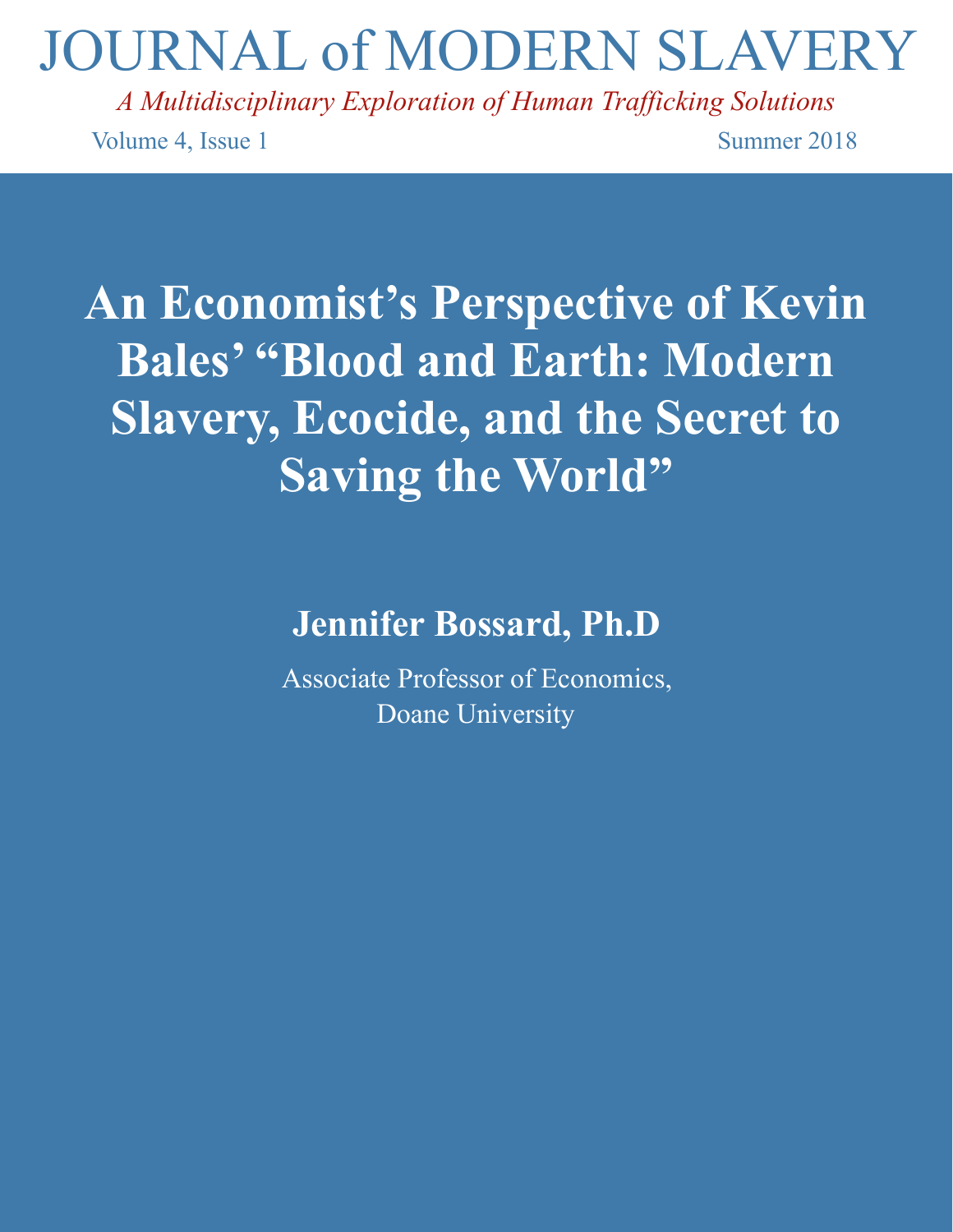# **JOURNAL OF MODERN SLAVERY**  *A Multidisciplinary Exploration of Human Trafficking Solutions*

# **Volume 4, Issue 1 Summer 2018**

**Editor-in-Chief**  Jodi L. Henderson

**Digital Editor**  Peter F. Zimowski

**Web Design**  Peter F. Zimowski / David Perry

> **Intern**  Kayla Elkin

### **Advisory Board**

Dr. Kevin Bales Tina Davis Dr. Mohamed Y. Mattar Cory Smith Stephen M. Apatow Helen Burrows

#### **Editorial Board**

Dr. Aidan McQuade Benjamin Thomas Greer Dr. Zoe Trodd Dr. Carter F. Smith Dr. Monti Narayan Datta Geraldine Bjällerstedt Roger-Claude Liwanga Marcel van der Watt

## **Publisher:** SlaveFree Today

<http://slavefreetoday.org> <http://journalofmodernslavery.org>

ISSN: 2574-9897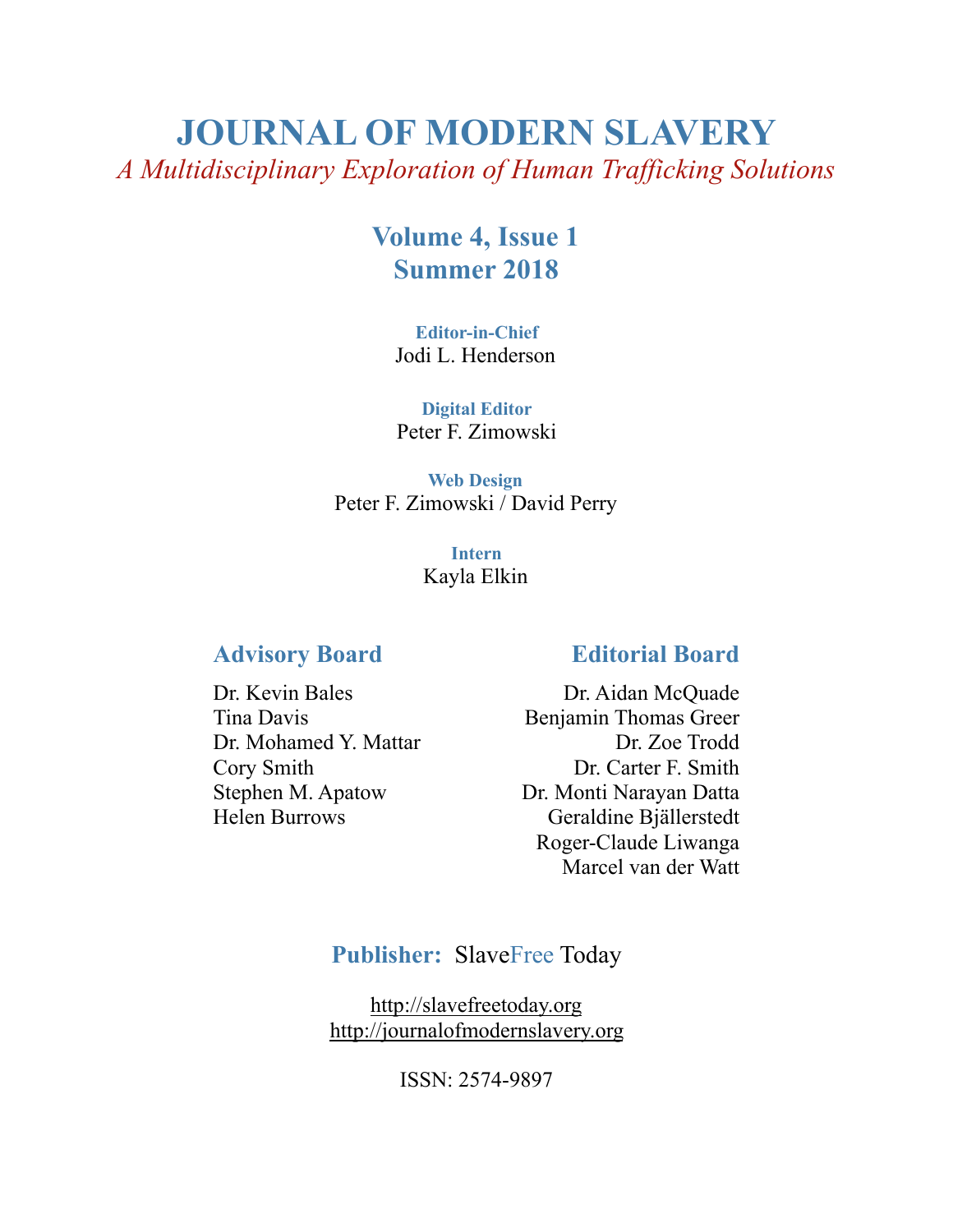# **An Economist's Perspective of Kevin Bales' "Blood and Earth: Modern Slavery, Ecocide, and the Secret to Saving the World"**

## **Jennifer Bossard, Ph.D**

Associate Professor of Economics Doane University

#### **I. Introduction**

Bookends. They support and protect the books that lie in between. They preserve the content of the books, regardless of how good or bad it may be. If a book is deemed unsatisfactory, it can be replaced with a better one. In this paper, I show how consumers act as bookends for the production of goods and services. Between their initial desire for a product and their final purchase of that product, consumers support, protect, and preserve supply chains. Just as books can be good or bad, so too can supply chains - good ones are characterized by gainful employment and sustainability while bad ones are characterized by slavery and ecocide. If a supply chain is deemed unsatisfactory, then consumers, positioned at both ends of the production process, can use their influence to replace a bad one with a better one.

<span id="page-2-1"></span> To show how consumers bookend the production process and how they can impact supply chains, I use evidence from Kevin Bales' *Blood and Earth: Modern Slavery,Ecocide, and the Secret to Saving the World* (20[1](#page-2-0)6).<sup>1</sup> In it, Bales describes the production process of a variety of products that contain slavery and ecocide, emphasizing the relationship between slavery, ecocide, and consumerism. In one part of the book, he describes a four-step process that illustrates how consumerism leads to slavery and ecocide, and in another part, he describes a supply chain that begins with slavery and ecocide and ends with the final consumer. In this paper, I begin by summarizing the four-step process and the supply chain and then link the two to show how consumers are found at the beginning and the end of the production process. I then describe the 'books' of slavery and ecocide and conclude with the 'bookends,' suggesting ways that consumers can impact the supply chain to reduce, and possibly eliminate, slavery and ecocide.

<span id="page-2-0"></span><sup>&</sup>lt;sup>[1](#page-2-1)</sup> Bales, Kevin. Blood and Earth: Modern Slavery, Ecocide, and the Secret to Saving the World. Spiegal & Grau. New York. 2016.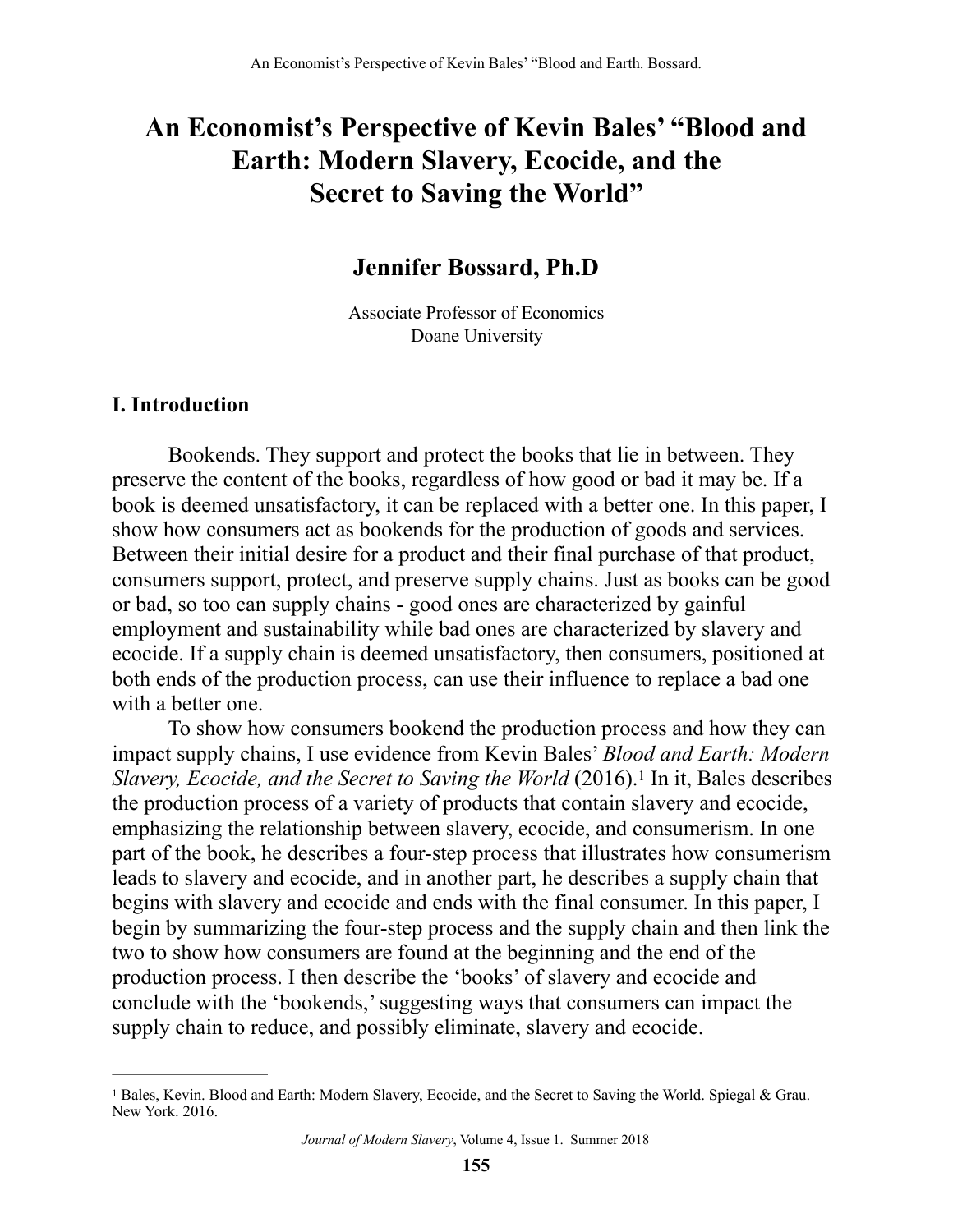### **II. Four-Step Process**

<span id="page-3-6"></span>In chapter two of *Blood and Earth: Modern Slavery, Ecocide, and the Secret to Saving the World*, Bales outlines a four-step process that illustrates how consumerism leads to slavery. The process begins with consumers, who initiate the production process with their demand for products. Whether it's a smart phone, a granite countertop, or jewelry, the desires of consumers are almost unending. Businesses reinforce these desires through advertising, claiming the product they develop "will transform our lives and, suddenly, we can't live without it"<sup>2</sup>[.](#page-3-0) To produce these products, natural resources are needed, which are found all over the world. Throughout the book, Bales describes these natural resources: coltan for cell phones is found in The Congo<sup>[3](#page-3-1)</sup>, granite for countertops is found in India<sup>4</sup>, and gold for jewelry is found in Ghana.<sup>[5](#page-3-3)</sup> For most countries, having natural resources is a blessing because they bring jobs and money. However, if proper infrastructure, laws, and law enforcement are not in place, then having natural resources can actually be a curse.

<span id="page-3-9"></span><span id="page-3-8"></span><span id="page-3-7"></span> In Step 2, Bales describes the "resource curse" found in countries abundant in natural resources but lacking in economic prosperity and law enforcement. As people compete to find and control the natural resources, law enforcement is needed to maintain order. However, corrupt government workers spend more time accumulating weapons and wealth than protecting people. At the same time, government leaders try to stay in power because, as Bales says, "for every bloated dictator there are ten lean and hungry outsiders who also know how to use guns, and they lust for the money flowing down the product chain<sup>"6</sup>[.](#page-3-4) For people living in the country, civil war creates unrest, the deterioration of infrastructure limits their access to education and health care, and, without protection, they are defenseless. These conditions leave people and the environment vulnerable to being exploited.

<span id="page-3-11"></span><span id="page-3-10"></span> Bales describes the third step as one of stability and order, at least for the local gangs. After all, he says, "a little chaos is good for criminal business, but too much is disruptive, even for warlords". Gangs begin to function like businesses establishing hierarchies, conquering territories, and focusing on profits. In order to

- <span id="page-3-4"></span><sup>[6](#page-3-10)</sup> Ibid., 18-19.
- <span id="page-3-5"></span><sup>[7](#page-3-11)</sup> Ibid., 19.

<span id="page-3-0"></span><sup>&</sup>lt;sup>[2](#page-3-6)</sup> Ibid., 18.

<span id="page-3-1"></span> $3$  Ibid., 16.

<span id="page-3-2"></span> $4$  Ibid.,  $4$ .

<span id="page-3-3"></span> $<sup>5</sup>$  $<sup>5</sup>$  $<sup>5</sup>$  Ibid., 159.</sup>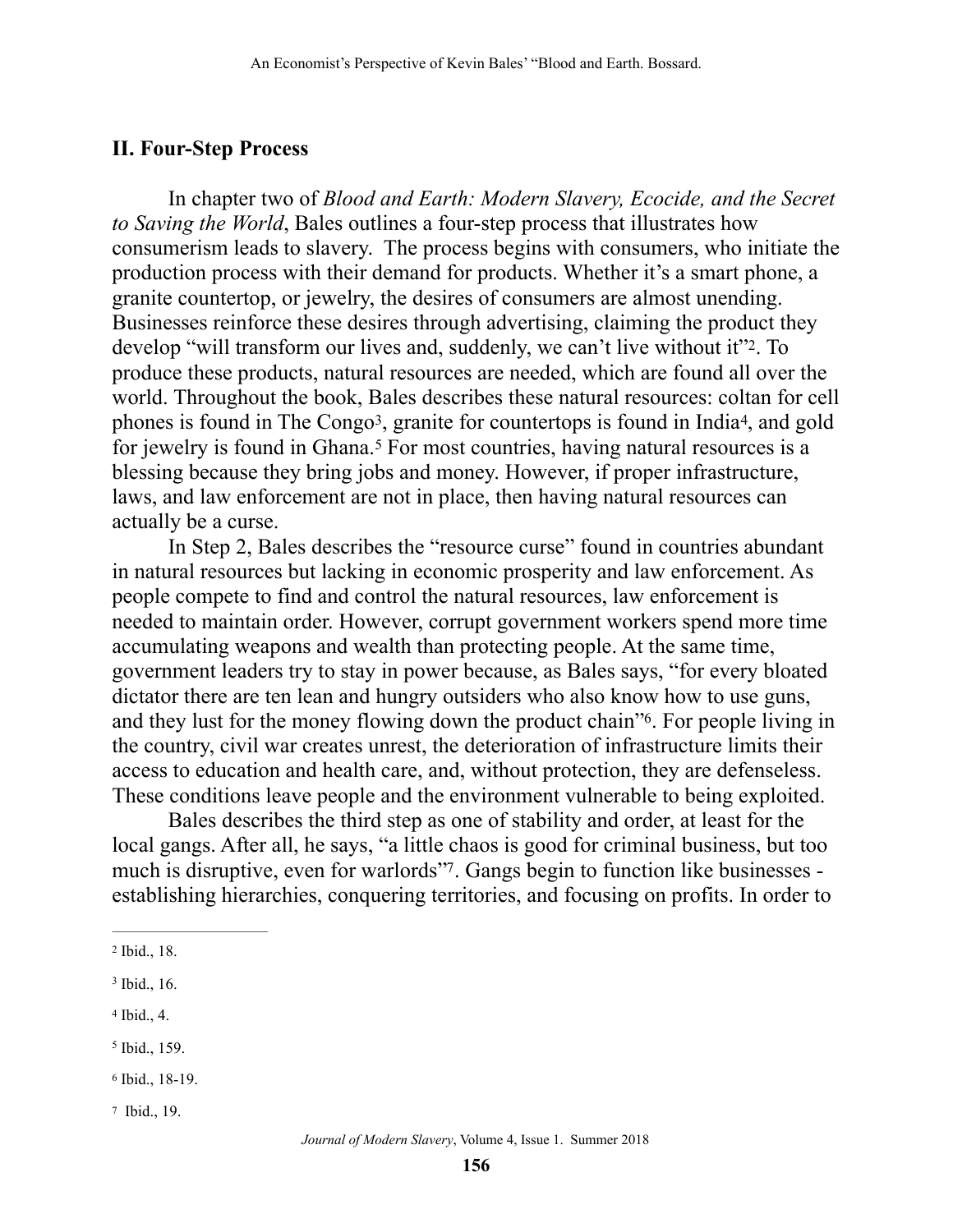maximize profits, they employ the cheapest labor they can find: slave labor. Instead of pointing their guns at other gangs, they point them at their enslaved workers, who are used to extract the natural resources. This stability allows businesses to thrive and gang leaders to prosper.

 In the final step, gang leaders grow their businesses by increasing production. To do this, they need more natural resources and workers and therefore, more slaves. Bales describes the areas of the country where this occurs as "lawless, impoverished, unstable" - conditions that allow people to be enslaved and the environment to be destroyed.[8](#page-4-0)

<span id="page-4-3"></span> This four-step process, which begins with consumerism ends with slavery and ecocide, can be summarized as follows. Consumers initiate the production process with their desire for products (Step 1). Competition for natural resources, combined with a corrupt government, create conditions for slavery and ecocide (Step 2). Local people are enslaved and forced to extract the natural resources (Step 3). And finally, as gangs increase production, they find new sources of natural resources and workers, destroying ecosystems and enslaving people in the process (Step 4).

# **III. Eleven-Step Supply Chain**

In chapter three, Bales outlines an eleven-step supply chain that begins with slavery and ecocide and ends with the consumer. He refers to each step as a "link" in the chain, and for each link, he identifies the main people and describes their involvement. The supply chain he describes is for electronics, but below I generalize the steps to represent a supply chain that can be applied to many products.

<span id="page-4-5"></span><span id="page-4-4"></span> The first link of the chain includes workers who extract the natural resources. These people are enslaved and only appear in the supply chain because "they were forced to,  $\dots$  they have no choice"[.](#page-4-1)<sup>[9](#page-4-1)</sup> They are the ones who suffer the most from the production of the final product. Bales refers to the people at the next link of the supply chain as "thugs and criminals".<sup>[10](#page-4-2)</sup> They are the ones who enslave the workers and consist of people in rebel groups and armies, as well as moneylenders and corrupt government officials. At the higher ranks, their motive is to gain money, wealth, and power. Common soldiers are found at the lower ranks and in some cases, include people who are enslaved themselves, "trapped in a cruel

<span id="page-4-0"></span>[<sup>8</sup>](#page-4-3) Ibid.

<span id="page-4-1"></span><sup>&</sup>lt;sup>[9](#page-4-4)</sup> Ibid., 52.

<span id="page-4-2"></span> $10$  Ibid., 53.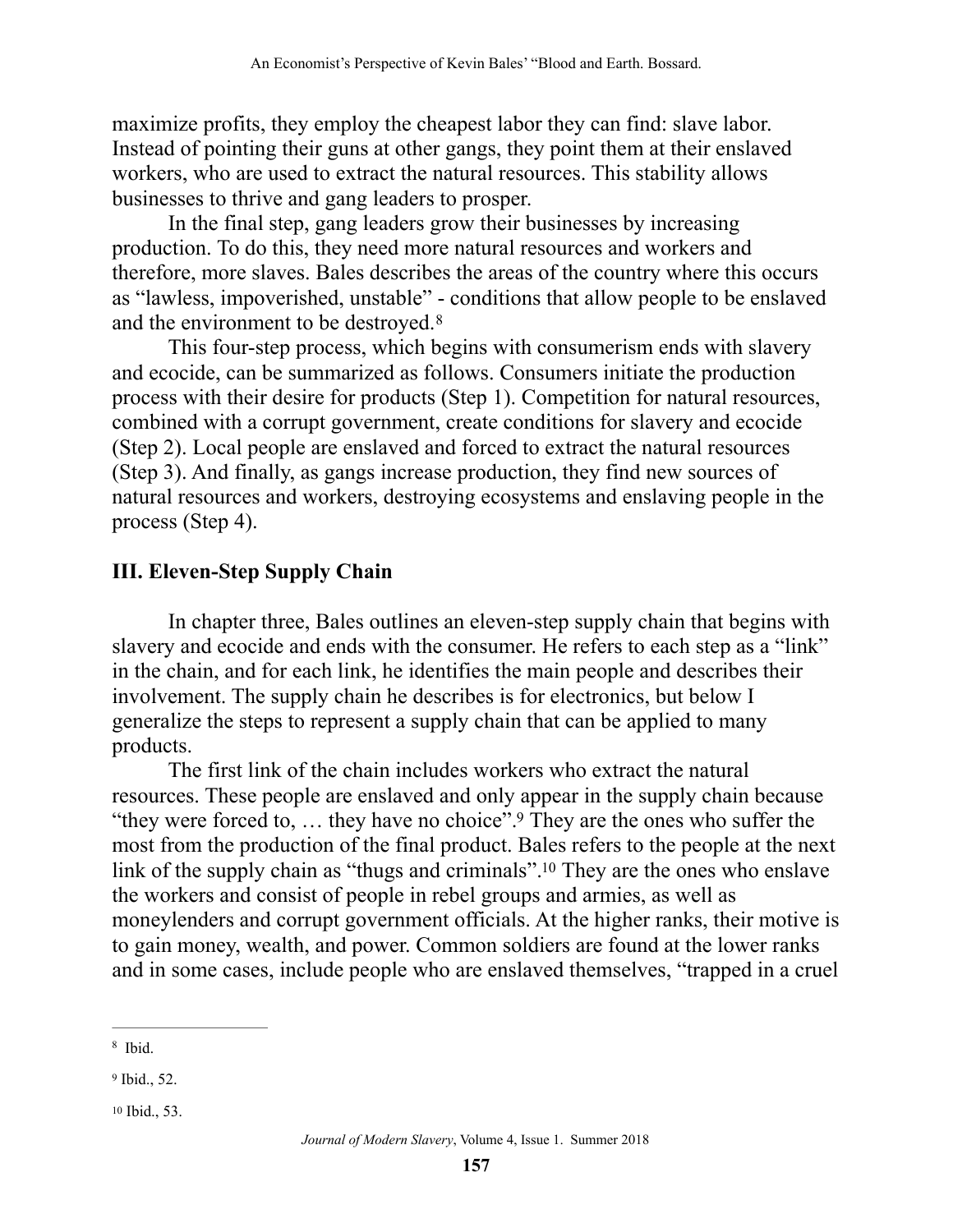<span id="page-5-6"></span>systemand trying to survive it".<sup>[11](#page-5-0)</sup> In addition to exploiting people, the thugs and criminals also exploit the environment, damaging and destroying local ecosystems. As the natural resources are extracted and moved, the thugs and criminals leave the ecosystem in shambles. Most of the slavery and ecocide along the supply chain is found at these two links - at the source of the natural resources. I provide a more detailed account of this later in the paper when I describe the 'books' of slavery and ecocide.

<span id="page-5-9"></span><span id="page-5-8"></span><span id="page-5-7"></span> The next people along the supply chain are those who buy and transport the natural resources. Bales refers to this group as the "mineral-dealing middlemen and theirpilots and truck drivers, their bookkeepers and other employees".<sup>[12](#page-5-1)</sup> Unlike the thugs and criminals, the middlemen and their employees tend to be educated and do not "carry weapons or dress in combat fatigues".<sup>[13](#page-5-2)</sup> They are aware of the slavery and ecocide, often buying on location and seeing the conditions firsthand. As a result, according to Bales, they are "*willing accomplices* in the crimes of slavery and ecocide"[.](#page-5-3)<sup>[14](#page-5-3)</sup> The middlemen deliver the minerals to the people at the next link - exporters and businessmen at trading houses who purchase minerals from many different middlemen, some tainted with slavery and ecocide and some clean. Since tainted minerals are cheaper to buy and clean minerals command a higher price when sold, there is an incentive to buy tainted minerals, mix them with clean minerals, and sell them all as clean. Even though these people do not typically see the slavery and ecocide firsthand and therefore "don't dirty their own hands with the violence of slavery or the destruction of the environment," they are usually aware of it and therefore complicit in "*aiding and abetting* the crimes of slavery and ecocide"[.](#page-5-4)<sup>[15](#page-5-4)</sup> It is here where the supply chain typically leaves the country and goes oversees.

<span id="page-5-10"></span> The next five links along the supply chain include people who work at the companies that use the minerals to manufacture and assemble the parts that go into the final products. Some of these companies care about whether slavery and ecocide are a part of the supply chain and some do not. Bales labels the companies that do not take steps to address the problem of slavery and ecocide along the supply chain as "morally *culpable*," even if they are not "guilty of slavery or ecocide in any direct way".  $16$  For companies that do take steps to address the

- <span id="page-5-2"></span> $13$  Ibid.
- <span id="page-5-3"></span> $14$  Ibid.
- <span id="page-5-4"></span> $15$  Ibid.

<span id="page-5-11"></span><span id="page-5-0"></span> $11$  Ibid.

<span id="page-5-1"></span><sup>&</sup>lt;sup>[12](#page-5-7)</sup> Ibid., 54.

<span id="page-5-5"></span><sup>&</sup>lt;sup>[16](#page-5-11)</sup> Ibid., 57.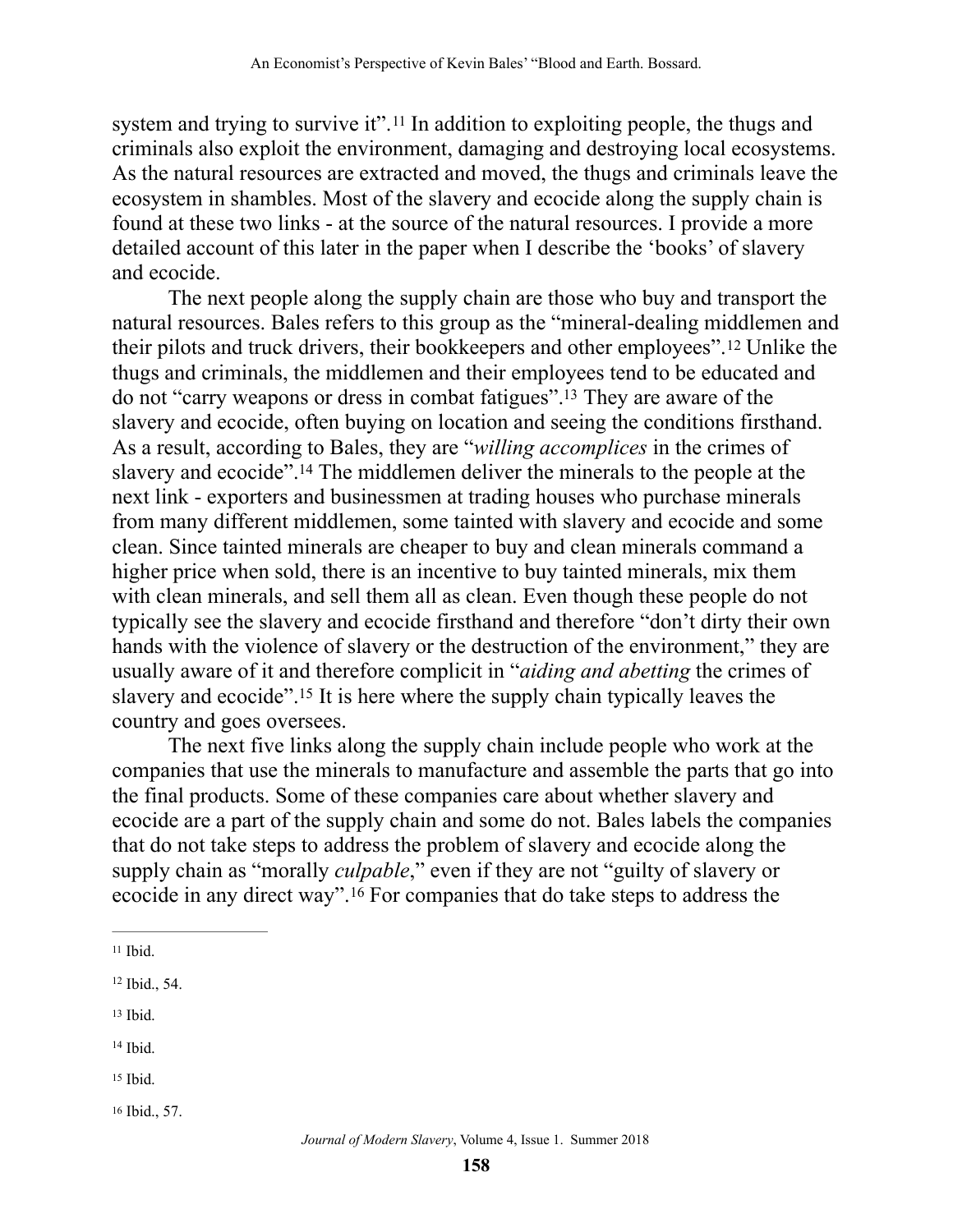problem of slavery and ecocide along the supply chain, claiming so poses a challenge because it is difficult to prove the minerals they use are clean. This is in part because as minerals move along the supply chain they are combined, so an assembled part likely contains minerals from several sources, making it nearly impossible for companies to claim with certainty that the entire part contains exclusively clean minerals. Some organizations have emerged to help verify that no slavery or ecocide was present when the natural resources were extracted, but certain complications, including government corruption, create problems. All of this makes it difficult for companies with social responsibility statements to make precise statements that address slavery and ecocide, and therefore, according to Bales, those statements are usually "nothing more than cobbled-together vague generalizations".<sup>[17](#page-6-0)</sup> In addition, some companies are concerned that posting these statements will have the unintended consequence of casting doubt about the cleanliness of their supply chain. Because of the challenges in identifying and addressing the problem of slavery and ecocide along the supply chain, it is difficult to assign levels of responsibility and culpability to the people who work at these companies. However, Bales makes it clear that given all the evidence of slavery and ecocide in supply chains, companies that do not take any responsibility share in the culpability.

<span id="page-6-2"></span> The people at the tenth link of the supply chain are those who work at the retail stores that sell the final product. As with the companies that use the minerals to assemble parts, some retailers care about slavery and ecocide along the supply chains of the products they sell, and some do not. Some have social responsibility statements, and some do not. Of those that do, their statements tend to be difficult to find on their websites and the language used is vague. It is understandable why this is the case, especially for larger retailers that sell hundreds or even thousands of other products, each with their own supply chains. Proving the supply chains of all those products is clean would likely be infeasible, if even possible.

<span id="page-6-3"></span> Many people mistakenly believe the supply chain ends with the retailer but, according to Bales, the last link is the end consumer who purchases the product. In otherwords, "it ends with you and me".<sup>[18](#page-6-1)</sup> Fortunately, there are many things we, as end consumers of a product, can do to impact the supply chain. I provide a more detailed account of what consumers can do when I describe the 'books' of slavery and ecocide.

 This eleven-step supply chain, which begins with slavery and ecocide and ends with the final consumer, can be summarized as follows. First, enslaved workers are used to extract natural resources and throughout the production

<span id="page-6-0"></span> $17$  Ibid.

<span id="page-6-1"></span><sup>&</sup>lt;sup>[18](#page-6-3)</sup> Ibid., 62.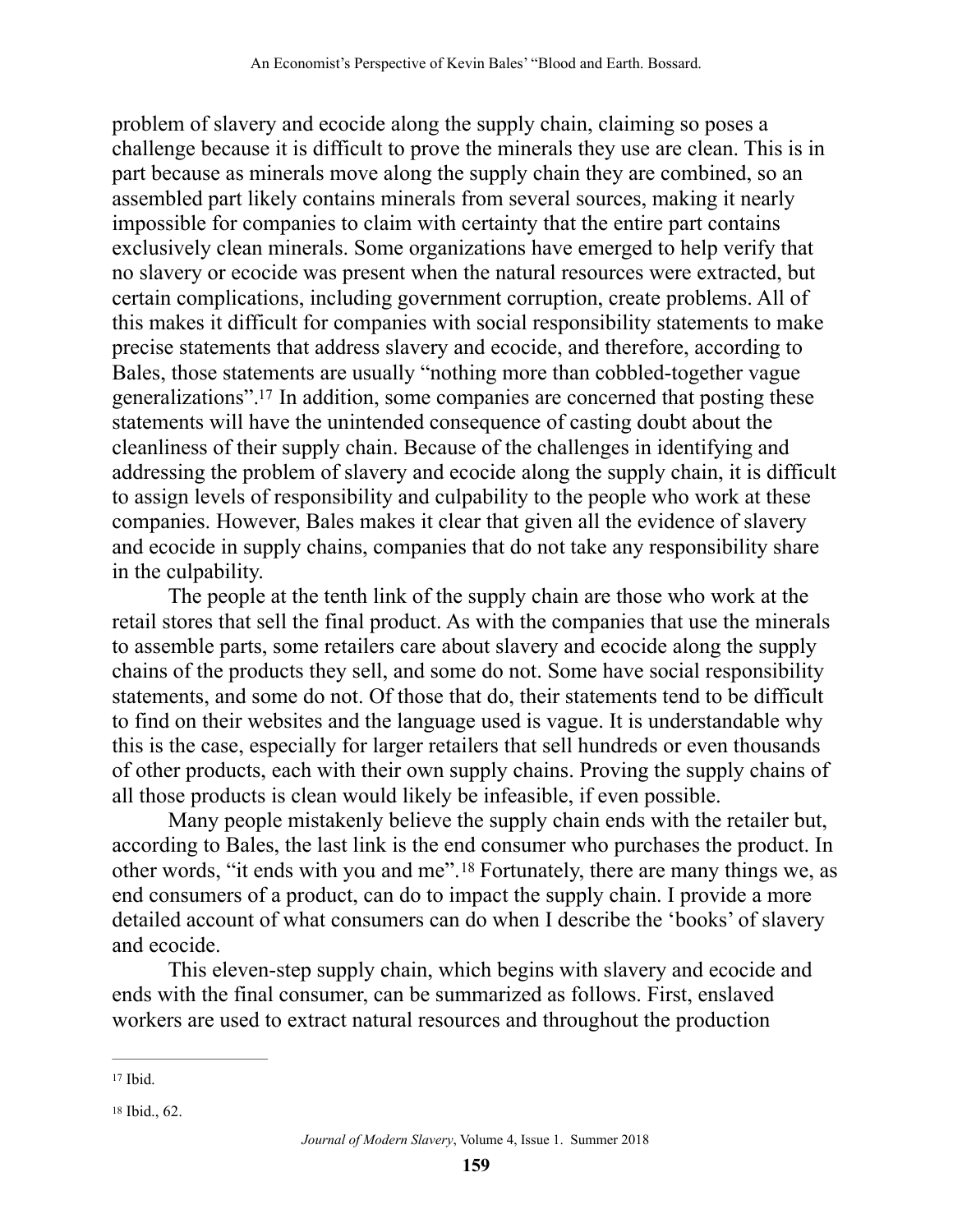process the environment is destroyed (Steps 1&2). The natural resources are purchased and transported by middlemen (Step 3). Exporters and businessmen at trading houses purchase and combine natural resources from many sources - some tainted with slavery and ecocide and some clean (Step 4). Natural resources are used in the assembly of parts that go into final products (Steps 5-9). Retailers sell the final product (Step 10). Consumers purchase the final product (Step 11).

## **IV. The Books and the Bookends**

The four-step process and eleven-step supply chain each shows the relationship between slavery, ecocide, and consumerism. The four-step process *begins* with consumers and *ends* with slavery and ecocide:

Step 1: Consumers initiate the production process with their desire for products.

Step 2: Competition for natural resources, combined with a corrupt government, create conditions for slavery and ecocide.

Step 3: Local people are enslaved and forced to extract the natural resources.

Step 4: As gangs increase production, they find new sources of natural resources and workers, destroying ecosystems enslaving people in the process.

Conversely, the eleven-step supply chain *begins* with slavery and ecocide and *ends* with consumers:

Steps 1&2: Enslaved workers are used to extract natural resources and throughout the production process the environment is destroyed.

Step 3: The natural resources are purchased and transported by middlemen.

Step 4: Exporters and businessmen at trading houses purchase and combine natural resources from many sources - some tainted with slavery and ecocide and some clean.

Steps 5-9: Natural resources are used in the assembly of parts that go into the final product.

Step 10: Retailers sell the final product.

Step 11: Consumers purchase the final product.

Alone, the four-step process and the eleven-step supply chain each tells part of the story of slavery, ecocide, and consumerism. When combined, they reveal that the consumer is at the beginning *and* end of the production process, with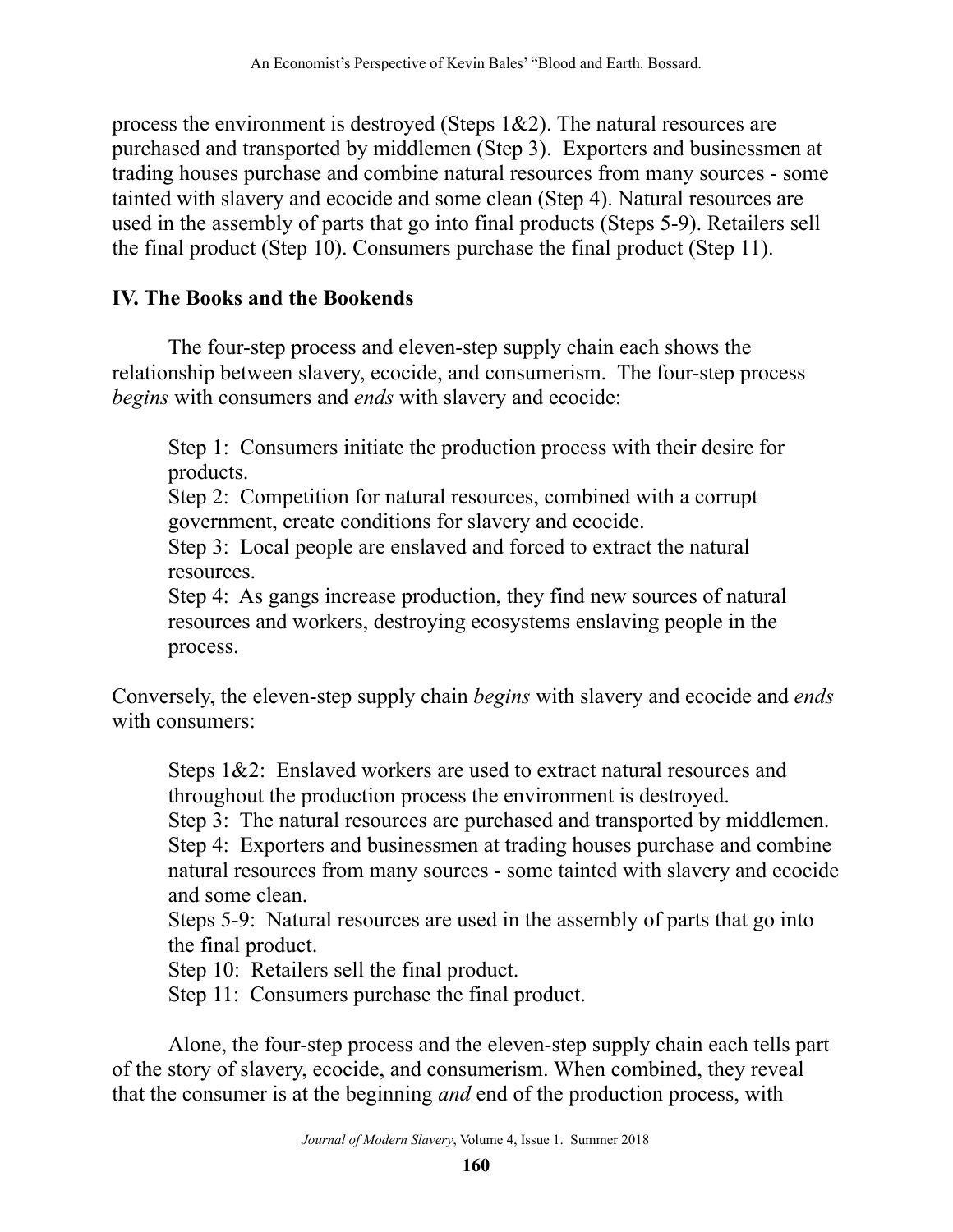slavery and ecocide in between. In Table 1, I link the four-step process and the eleven-step supply chain to illustrate how consumers bookend the slavery and ecocide story.

| Four-Step<br>Process        | Step 1: Consumers initiate the production<br>process with their desire for products.                                                                                             | The First Bookend:<br><b>Consumers Desire Products</b>  |
|-----------------------------|----------------------------------------------------------------------------------------------------------------------------------------------------------------------------------|---------------------------------------------------------|
|                             | Step 2: Competition for natural resources,<br>combined with a corrupt government,<br>create conditions for slavery and ecocide.                                                  | The Books:<br>Slavery and Ecocide                       |
|                             | Step 3: Local people are enslaved and<br>forced to extract the natural resources.                                                                                                |                                                         |
|                             | Step 4: As gangs increase production, they<br>find new sources of natural resources and<br>workers, destroying ecosystems enslaving<br>people in the process.                    |                                                         |
| Eleven-Step<br>Supply Chain | Steps 1&2: Enslaved workers are used to<br>extract natural resources and throughout<br>the production process the environment is<br>destroyed.                                   |                                                         |
|                             | Step 3: The natural resources are purchased<br>and transported by middlemen.                                                                                                     |                                                         |
|                             | Step 4: Exporters and businessmen at<br>trading houses purchase and combine<br>natural resources from many sources -<br>some tainted with slavery and ecocide and<br>some clean. |                                                         |
|                             | Steps 5–9: Natural resources are used in<br>the assembly of parts that go into the final<br>product.                                                                             |                                                         |
|                             | Step 10: Retailers sell the final product.                                                                                                                                       |                                                         |
|                             | Step 11: Consumers purchase the final<br>product.                                                                                                                                | The Last Bookend:<br><b>Consumers Purchase Products</b> |

Table 1: The Bookends (Consumerism) and the Books (Slavery and Ecocide)

The books of slavery and ecocide are found in both the four-step process and the eleven-step supply chain - the story unfolds in the second step of the first

*Journal of Modern Slavery*, Volume 4, Issue 1. Summer 2018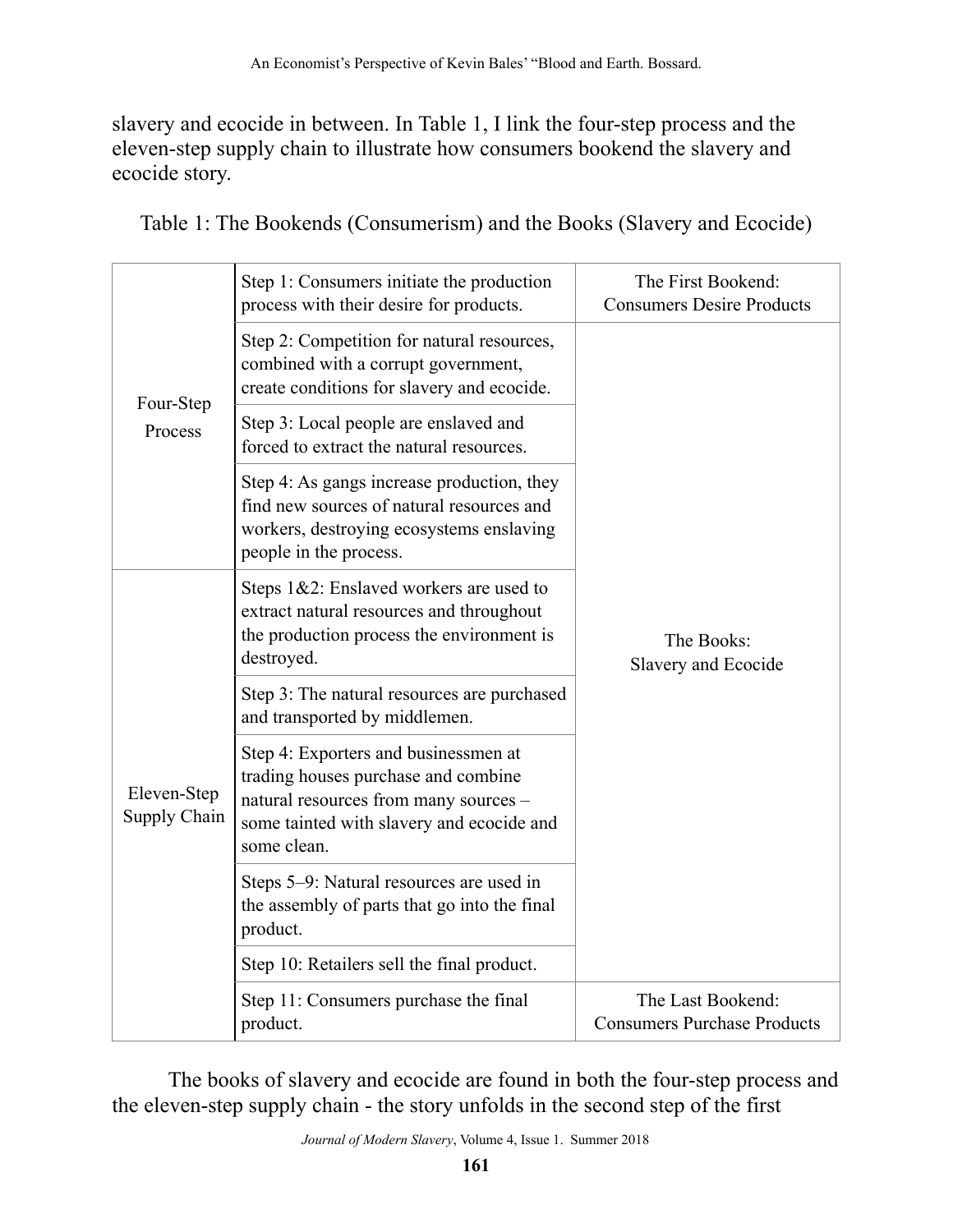process and ends in the tenth step of the supply chain. The scene of the story is set with the conditions that allow slavery and ecocide to thrive. The main characters are the slaves and the environment, with the thugs, criminals, and gangs serving as the antagonists. The supporting characters are the people found in Steps 3-10 of the supply chain, as they do not initiate slavery and ecocide, or even witness it firsthand, but are usually aware of it to some extent. The stories of these books are supported at each end by consumers - with their desire for products on one end and their purchase of those products on the other end. In the following sections, I describe the 'books' of slavery and ecocide and the 'bookends' of the consumers, again using evidence from *Blood and Earth: Modern Slavery, Ecocide, and the Secret to Saving the World*.

#### **V. The Books: Slavery and Ecocide**

<span id="page-9-3"></span><span id="page-9-2"></span>As noted in the four-step process, the conditions created by the resource curse leave people and the environment vulnerable to being exploited. Before the workers are exploited, they are first enslaved. Bales identifies three common ways that people are enslaved: 1) peonage, 2) trickery, and 3) capture. He describes peonage as a situation where someone is falsely accused of a crime and to be freed, they must work as their punishment.<sup>[19](#page-9-0)</sup> Local government officials collude with gang leaders to determine the number of workers needed and arrest people accordingly. People are also enslaved through "trickery" via debt bondage, where a worker cannot leave their job because they are indebted to their boss.<sup>[20](#page-9-1)</sup> This happens when someone hears about a job opportunity, travels to the location of the job, but when he arrives he realizes he can only work if he has tools, which he does not. Without money, he gets a loan from his boss, who sells him the tools. Over time, the worker borrows money for other things, such as food and lodging, and his debt increases. His income grows at a slower rate than his debt, preventing him from being able to pay off the loan. With no way out, he is enslaved. The last method of enslavement is capture, which, as the name suggests, is when a person is simply taken against their will.

 Once enslaved, these people live and work in deplorable conditions. Throughout the book, Bales describes these conditions for many slaves around the world. In the eleven-step process, he describes the conditions for miners enslaved at the Bisie mine in The Congo where cassiterite has been mined for decades. Most of the work is done by men and boys who work without safety equipment. Without safety goggles, their eyes are damaged from shards of rocks. Without helmets, they

<span id="page-9-0"></span><sup>&</sup>lt;sup>[19](#page-9-2)</sup> Ibid., 24-25.

<span id="page-9-1"></span><sup>&</sup>lt;sup>[20](#page-9-3)</sup> Ibid., 31.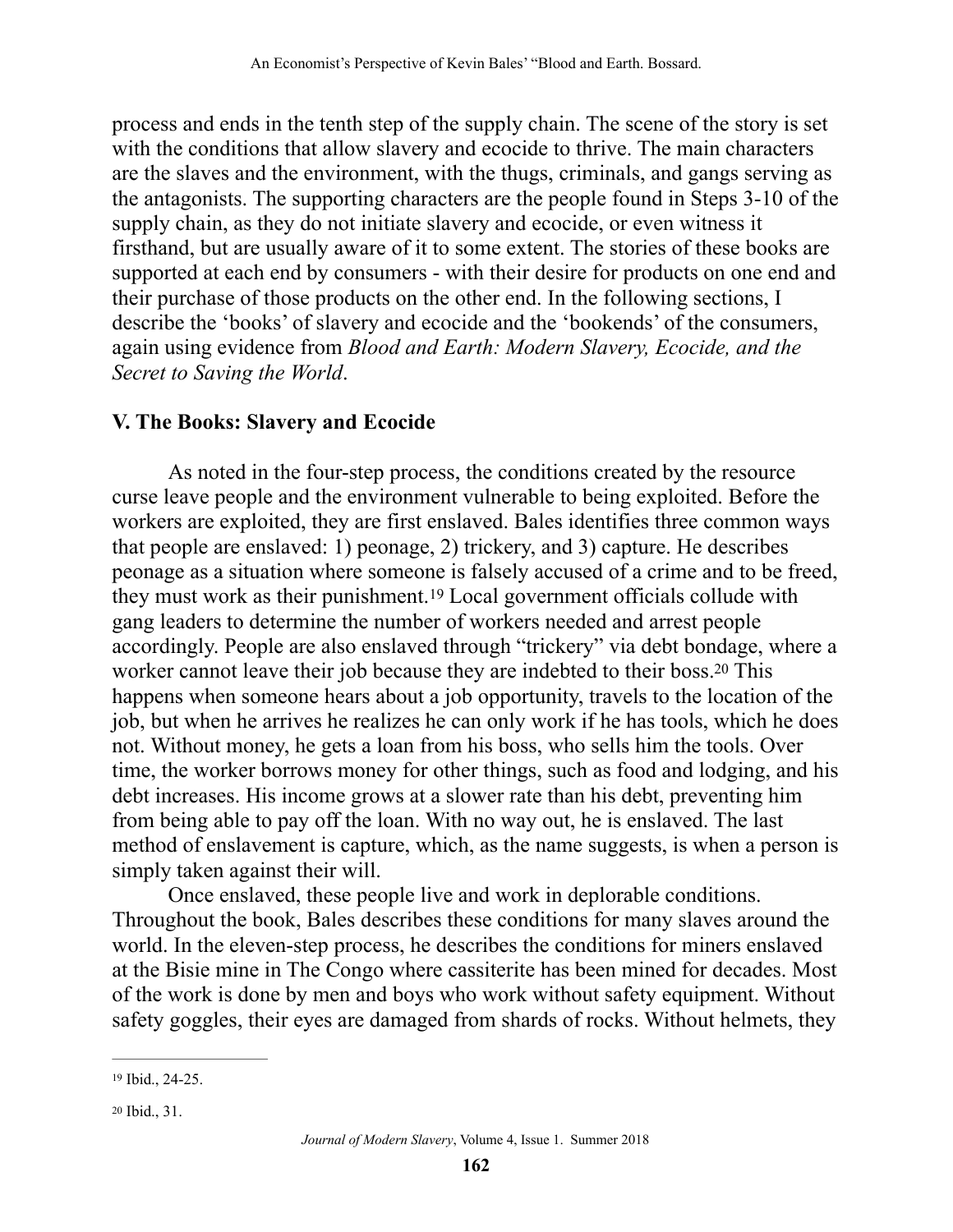<span id="page-10-7"></span><span id="page-10-6"></span>break bones from falling on the rocks, or rocks falling on them. Without masks, they breathe in dust, causing their lungs to fill with "microscopic sharp-edged rock dust" and then "bleed and form scar tissue".<sup>[21](#page-10-0)</sup> Eventually, their "lungs can't bring oxygento the body" and they suffocate to death.<sup>[22](#page-10-1)</sup> Workers are also susceptible to scabies, rashes, and infectious diseases because they live in tight quarters and sleep together in the tunnels of the mines.

<span id="page-10-9"></span><span id="page-10-8"></span> Slaves are subject to abuse by their captors as gang members use fear and intimidation to keep them in line. They threaten violence and death to those who are not working hard enough or who are suspected of stealing minerals. Bales recalls one person who told him that if anyone is "suspected of swallowing precious minerals," they will "cut open their bellies".<sup>[23](#page-10-2)</sup> Although most slaves are male,some females are enslaved for cooking, cleaning, and sex.<sup>[24](#page-10-3)</sup> They are repeatedly raped by gang members and even male slaves. And with many men, few women, and no protection, sexually transmitted diseases spread. Many slaves are under the influence of drugs - drugs they are forced to take to induce passivity or drugs they choose take to cope with these deplorable conditions. Working under the influence of drugs also makes workers even more at risk for injury.

<span id="page-10-10"></span> Over time, these conditions take their toll. Bales describes slaves as, "exhausted, hollow-eyed children, wasted sinewy men, and women with blank stares".<sup>25</sup>Enduring these conditions may tempt someone to try to escape, but that can result in beatings or death.

 The "thugs and criminals" that Bales identifies in the supply chain are generally the same people as the "gangs" and "criminals" he identifies in the fourstep process. They are the ones who enslave people and force them to mine the natural resources that they sell to accumulate money, wealth, weapons, and power. Just as easy as it is for them to exploit people, it is just as easy for them to exploit the environment. While mining the natural resources, they destroy the land. And after they have extracted all the valuable natural resources and leave to find more, they leave the local ecosystem in shambles. Bales describes the ecocide at the Red Mountain and the Black Mountain in The Congo where cassiterite has been mined. He describes it as a "hollowed-out pile of debris drenched in human waste, toxic chemicals, and blood"<sup>[26](#page-10-5)</sup> where "the trees have all been cut down, boulders and

- <span id="page-10-3"></span> $24$  Ibid., 49.
- <span id="page-10-4"></span><sup>[25](#page-10-10)</sup> Ibid., 47.
- <span id="page-10-5"></span> $26$  Ibid.

<span id="page-10-11"></span><span id="page-10-0"></span><sup>&</sup>lt;sup>[21](#page-10-6)</sup> Ibid., 49.

<span id="page-10-1"></span> $22$  Ibid.

<span id="page-10-2"></span>[<sup>23</sup>](#page-10-8) Ibid., 47.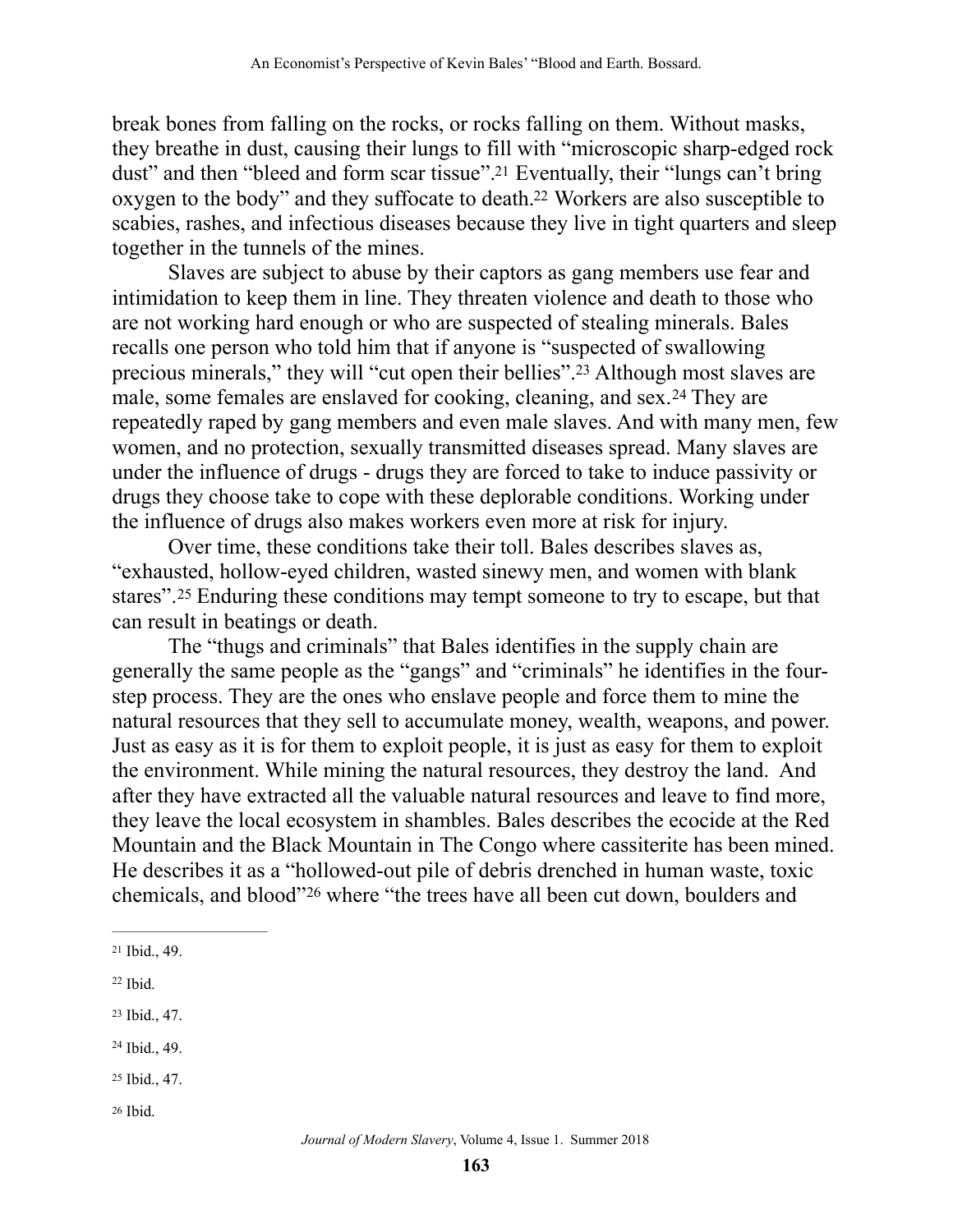<span id="page-11-5"></span>rubble, mud and gravel are everywhere, and no plants grow".<sup>[27](#page-11-0)</sup> He continues to say that, "from a distance it doesn't look like a city … just thousands of discarded plastic bags" and "open pits … filled with rainwater and sewage, wriggling with mosquito larvae and parasites".<sup>[28](#page-11-1)</sup> The ecosystem has been significantly altered, impacting the flora and fauna that can survive in the area.

<span id="page-11-6"></span> Damage to the environment expands beyond the location of the natural resources that are being mined, impacting people as well. In a different part of the book, Bales describes the slavery and ecocide found along the supply chain for gold, noting how ecocide creates long-term health problems for people in the surrounding area. When mining for gold in Ghana, mercury is used to adhere to the gold, allowing the gold to be more easily found. In this process, mercury contaminates the water, which flows downstream and is subsequently used for gardens and farm animals. Bales describes the dangers of mercury - it can damage internal organs as well as cause "nerve damage, high blood pressure, and a host of other symptoms, including having your skin die and peel off in layers"[.](#page-11-2)<sup>[29](#page-11-2)</sup> It can also cause birth defects and "permanent nerve damage" in children.<sup>[30](#page-11-3)</sup> Ecocide causes local people to be more susceptible to being exploited "as their normal livelihoods disappear"[.](#page-11-4)<sup>[31](#page-11-4)</sup> Just as slave labor is used because it is cheaper to force a worker to work than to pay them, leaving the environment in shambles is cheaper than preventing environmental destruction or repairing the environment when the natural resources is complete.

<span id="page-11-9"></span><span id="page-11-8"></span><span id="page-11-7"></span> The story of slavery and ecocide is unsettling and unacceptable. Fortunately, it can be re-written. Anyone along the supply chain can make different choices and alter the impact of the production process on people and the planet. If we recall what Bales said about the supply chain, then we know that it does not end with the retailer but with the consumer. Instead of relying on other people along the supply chain to change their behavior, consumers can use their influence to replace the bad supply chains with better ones.

### **VI. The Bookends: Consumers**

Consumers initiate the production process with their desire for products. Usually, they do not see the beginning of the supply chain where the natural

- <span id="page-11-3"></span> $30$  Ibid.
- <span id="page-11-4"></span><sup>[31](#page-11-9)</sup> Ibid., 53.

<span id="page-11-0"></span> $27$  Ibid., 48.

<span id="page-11-1"></span><sup>&</sup>lt;sup>[28](#page-11-6)</sup> Ibid., 47.

<span id="page-11-2"></span><sup>&</sup>lt;sup>[29](#page-11-7)</sup> Ibid., 142.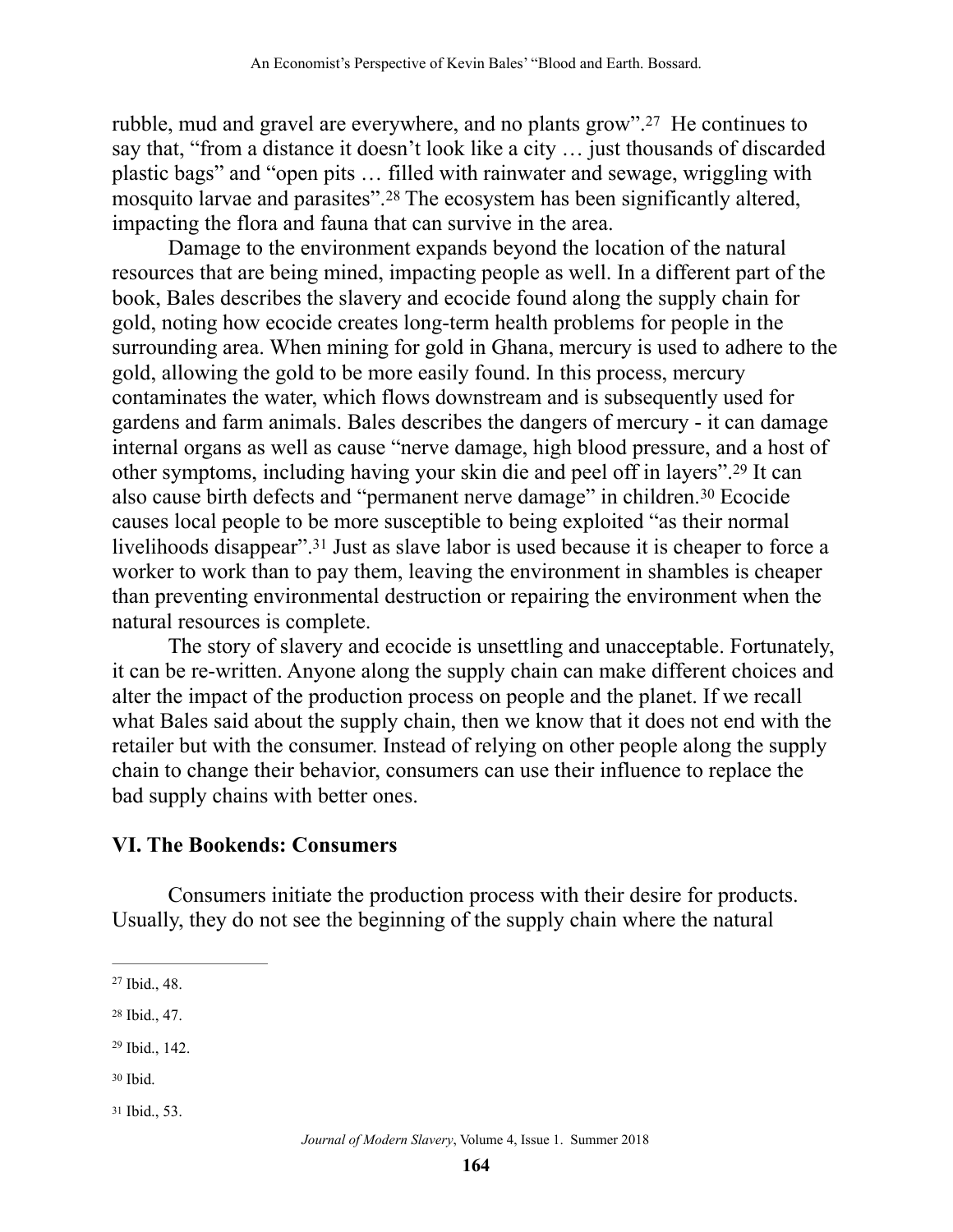resources are extracted and therefore, may not be aware of the slavery and ecocide there. However, as more evidence is available and consumers become aware of the presence of slavery and ecocide in the supply chains of *some* products, they have a responsibility to determine if slavery and ecocide are present in the supply chains of the products *they* purchase and, if so, stop purchasing those products. Below, I propose five actions consumers can take to influence businesses and impact the supply chains of the products they desire. These actions include: 1) reevaluate initial desire for the product, 2) expand preferences to include information about the production process, 3) consider how important the price of a product is, 4) ask questions and conduct research, and finally, 5) abstain from purchasing products that may contain slavery or ecocide.

 First, a consumer can reevaluate their initial desire for a product. They can think about whether or not they *need* a product - many products that are considered 'necessities' are not actually needed. They can also reevaluate products they *want* to determine what role advertising has played in convincing them they desire that product. If a consumer reevaluates their desire and decides not to purchase, then they are certain that they are not contributing to the slavery or ecocide.

If a consumer does plan to purchase a product, the next step is to determine their preferences related to the product, such a color, style, size, etc. Consumers can expand these preferences to include information about the production process. For example, some companies are fair trade certified, which means they do not use slavery or ecocide in their supply chain. There are several fair trade certifying organizations, including Fairtrade International, UTZ Certification, and Fair Trade USA that verify that a company's supply chain is clean. One way companies communicate this information to consumers is to add the organizations fair trade logo to the packaging of their products. Businesses can also be 'B Corps' certified or have a filing status of 'Benefit Corporation,' both of which indicates that the company has adopted a 'triple bottom line' business model, meaning they make decisions not solely on profit, but also on their impact on people and the planet.

 Consumers can also consider how important the price of the product is. For most people, given similar products, the driving factor that influences which one they purchase is price. However, low prices can result from companies along the supply chain engaging in slavery and ecocide. After all, it is cheaper to engage in slavery and ecocide than paying workers a fair wage and restoring the environment once the natural resources are extracted. Low prices don't necessarily mean slavery or ecocide was used in the supply chain, and some products with slavery and ecocide in the supply chain may not be the lowest price, but low prices can serve as a signal to the consumer that they need to investigate further. Also, it is more expensive for companies to use fair trade certifying organizations or engage in triple bottom line practices, and those costs are usually passed on to consumers in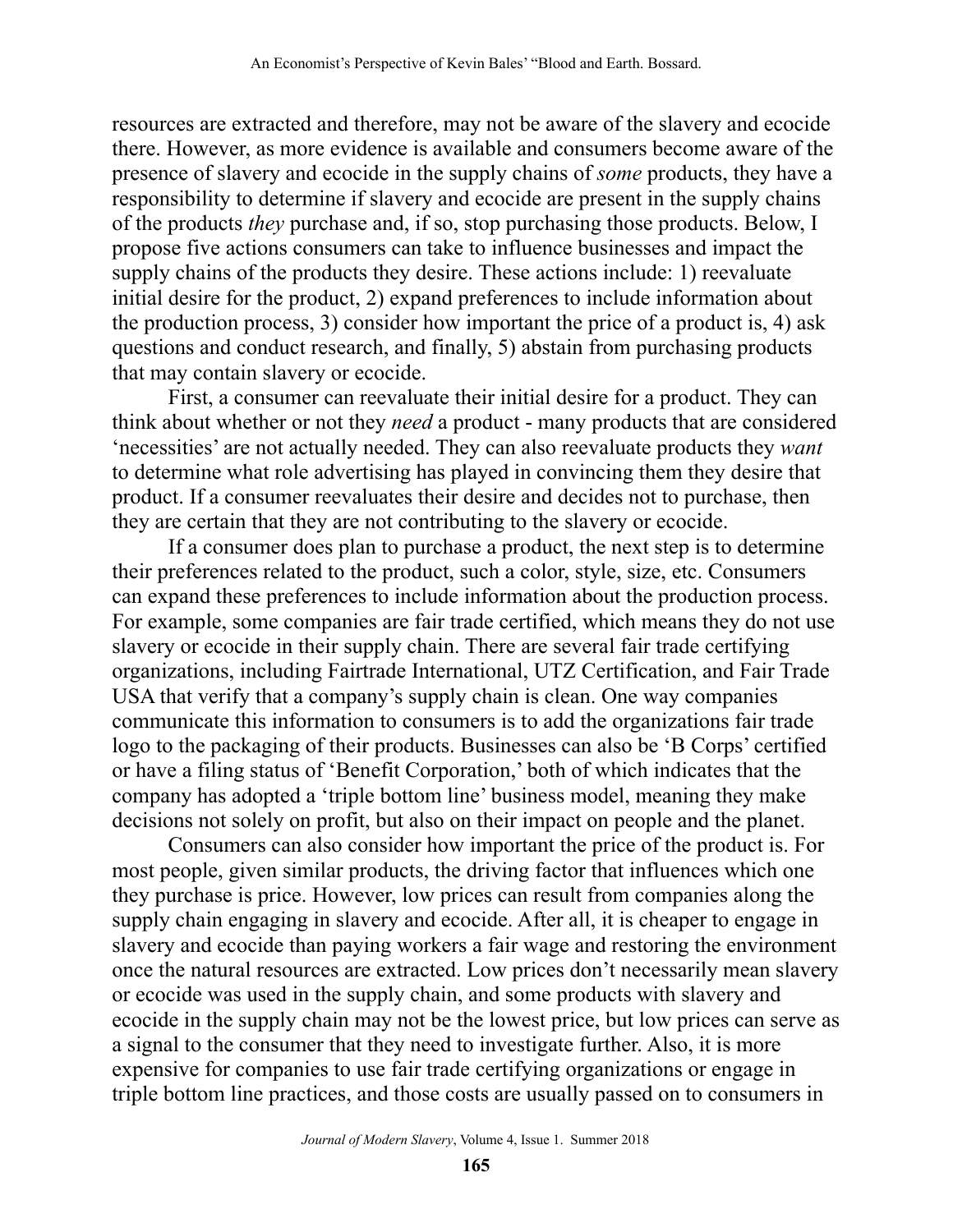the form of higher prices. Because those labels instantly inform consumers that the production process is free of slavery and ecocide, if the consumer wants to be sure they are purchasing a clean product, the information may be worth the higher price.

 If it is not clear whether a product's supply chain is clean, then a consumer can ask questions and conduct research. This can be done by asking questions at the retail store or contacting the company that produced the final product. The consumer can also go to the company's website to see if they have a social responsibility statement. This should not be inconvenient for most consumers who have access to the internet on their smart phone (which, ironically, was probably produced with cassiterite). When several companies produce the same or similar product, consumers can research the different companies to determine which ones are committed to cleaning their supply chains of slavery and ecocide. When a company indicates that they are trying to keep a 'clean' supply chain, customers can purchase products from them.

 Finally, consumers can take the ultimate stand against slavery and ecocide by abstaining from purchasing products from companies that cannot prove that their supply chain is clean. This may be the ultimate sacrifice - not purchasing a product they desire. If a consumer cannot abstain, then they need to accept the possibility that for some products they buy, they are "mining by proxy" every time they purchase that product.<sup>[32](#page-13-0)</sup>

<span id="page-13-1"></span> By engaging in these five actions, consumers use their influence to impact the supply chains of the products they purchase. Acting alone, one consumer may not make a difference, but when many consumers alter their behavior, businesses will take notice. When consumers stop purchasing their products and it becomes less profitable for businesses to use slavery and ecocide, then companies will have an incentive to address the problem. In doing so, consumers will become the protagonist of the story.

# **VII. Conclusion**

Using evidence from Kevin Bales' *Blood and Earth: Modern Slavery, Ecocide, and the Secret to Saving the World,* I have demonstrated how consumers bookend the production process and how their decision to purchase a product impacts supply chains. After summarizing the four-step process and eleven-step supply chain that both contain slavery, ecocide, and consumers, I showed how consumers are at both the beginning and the end of the production process. I then characterized the 'books' of slavery and ecocide, describing how people are enslaved, the conditions they endure while enslaved, and how the environment is

<span id="page-13-0"></span>[<sup>32</sup>](#page-13-1) Ibid., 245.